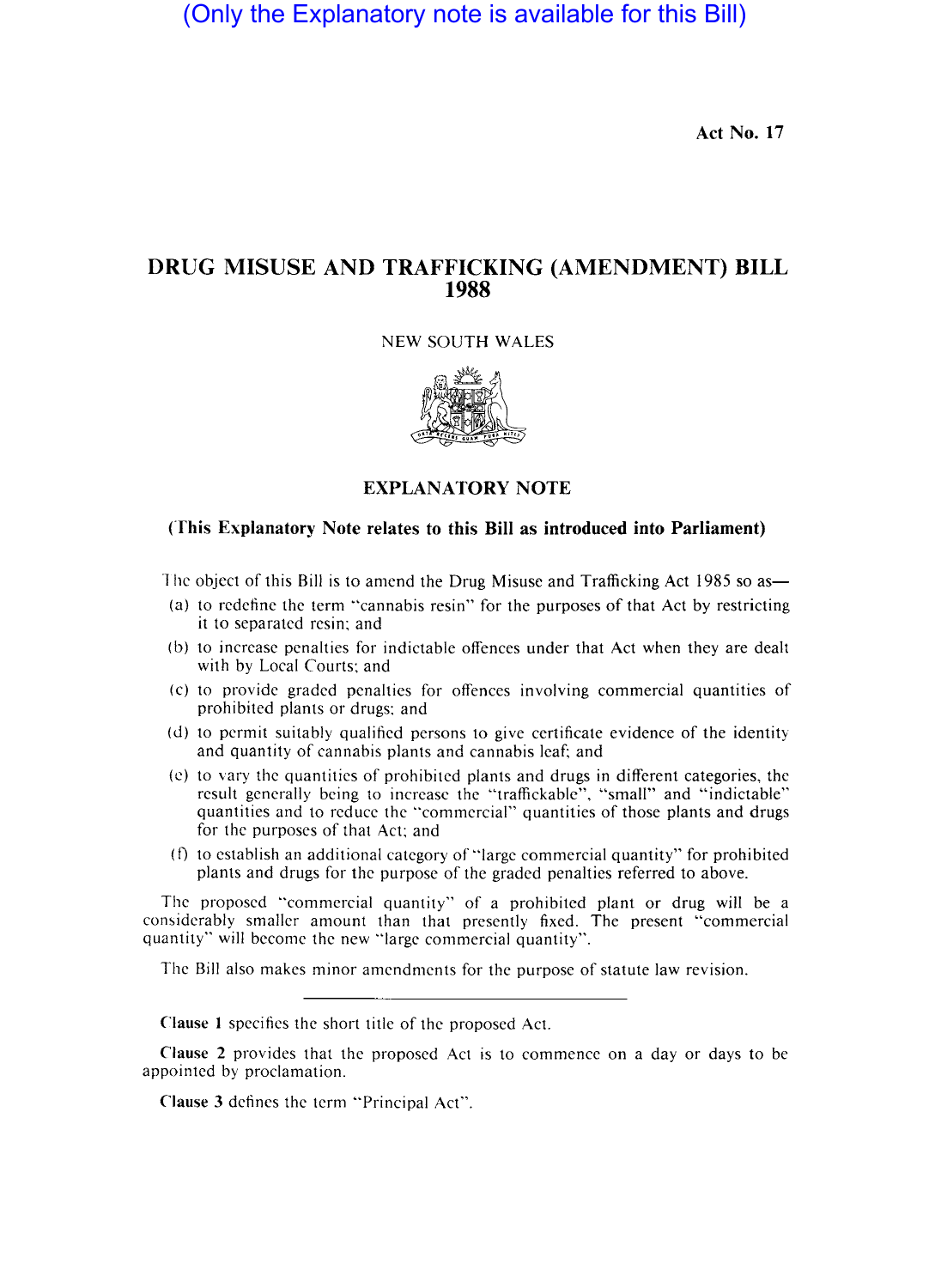*Drug Misuse and Trafficking (Amendment) 1988* 

Clause 4 is a formal provision giving effect to the Schedule of amendments.

Clause 5 declares that amendments to be made by the proposed Act do not apply to otlcnces alleged to have been committed before the amendments commence. The only exception will allow certificate evidence to be given under amended provisions for the purpose of identifying substances or plants concerned in offences.

### SCHEDULE 1-AMENDMENTS

### "Cannabis resin" redefined

The Bill restricts the meaning of "cannabis resin" in the Principal Act to separated resin obtained from cannabis leaf by substituting the definition of that term in section 3 (Definitions) of that Act. The effect of the amendment is 10 exclude plants and parb of plants which contain more than 3% of tetrahydrocannabinol from being cannabis resin. They will continue to be cannabis plant or cannabis leaf for the purposes of that Act. (Schedule I (1) (a)).

### Inrreased penalties for indictable offences when dealt with by Local Courts

The Bill amends section 30 (Indictable offences punishable summarily without consent of accused) and section 31 (Indictable offences punishable summarily with consent of accused) of the Principal Act so as to increase the maximum fine that may be imposed for those offences when dealt with by Local Courts from \$2,000 to \$5,000 and from \$5.000 to \$10.000 respectively. The increased penalties are expressed in penalty units. each of which is equivalent to \$100. (Schedule 1 (3) and (4)).

# Graded penalties for offences related to commercial quantities

The Bill replaces section 33 of the Principal Act (Penalties for offences involving commercial quantities).

The penalties for an offence under that Act involving the proposed new commercial quantity of a prohibited drug or prohibited plant will be respectively a fine of up to \$350,000 or imprisonment for up to 20 years, or both, and (where cannabis is involved) a fine of up to that amount or imprisonment for up to 15 years, or both. (Because of changes to be made to that Act by Schedule I (9). the new commercial quantities will be considerably lower than the present commercial quantities.)

The penalties for an offence under that Act involving what is referred to in the proposed section as the "large commercial quantity" of a prohibited drug or prohibited plant will be respectively a fine of up to \$500.000 or imprisonment for life, or both, and (where cannabis is involved) a fine of up to \$500.000 or imprisonment for 20 years, or both. (These penalties apply to offences involving the present commercial quantities which will be equivalent to the proposed large commercial quantities.) (Schedule 1 (6)). The proposed monetary penalties are each expressed in penalty units.

#### Evidence of cannabis plant and cannabis leaf

The Bill amends section 43 (Certificate evidence) of the Principal Act so that analysts. who may now give certificate evidence of the identification of substances, will be able to give certificate evidence of the identification of plants.

The Bill will also amend that section so as to provide for the appointment (by the Director-General of the Department of Agriculture and Fisheries) of suitably qualified persons who will be able to give certificates which may be used as evidence of the identification of cannabis plant or cannabis leaf (Schedule 1 (8)).